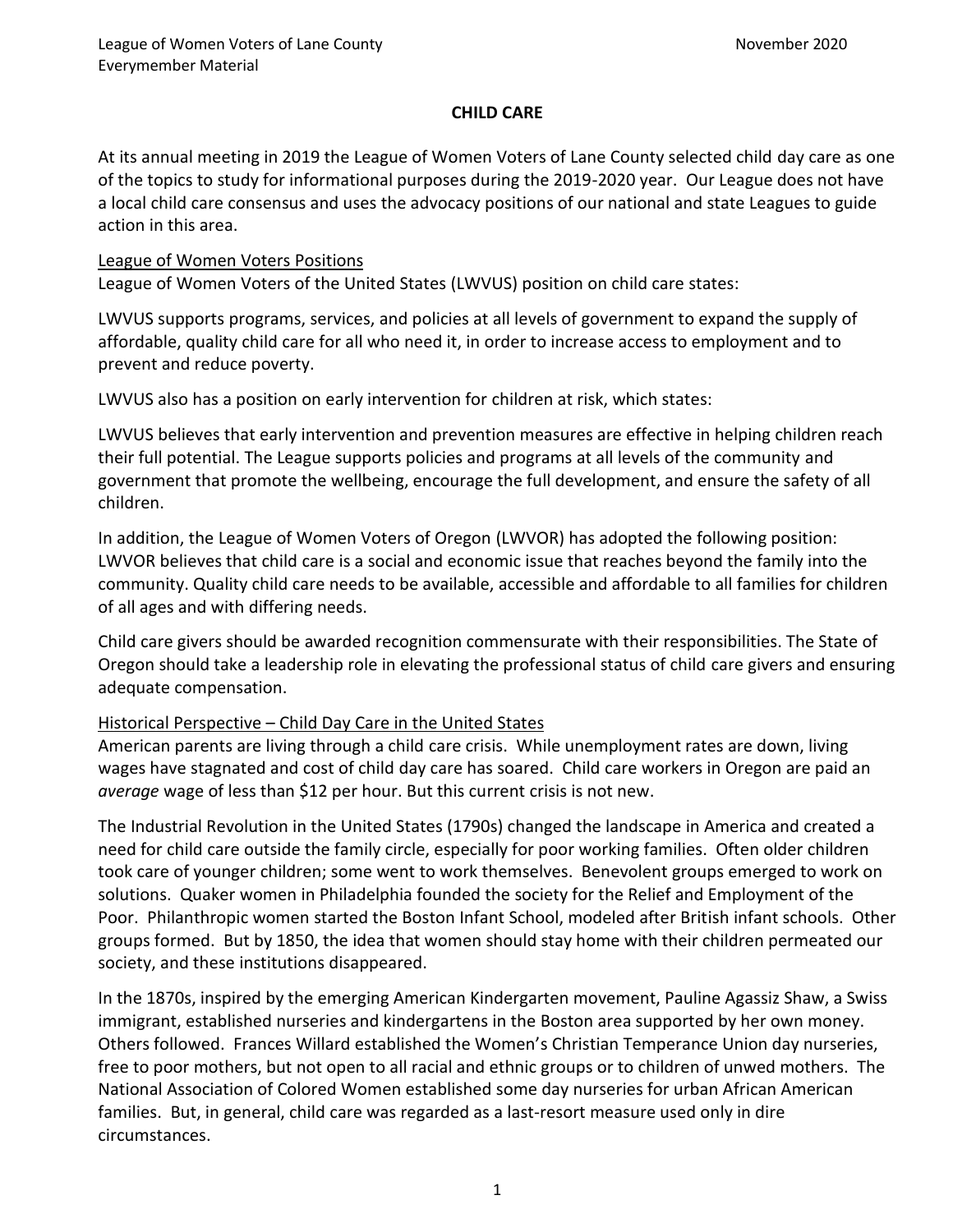The federal government made a gesture toward universal child day care briefly during the Depression (1929-1939). The federal Works Progress Administration (WPA) ran a collaborative federal and state program of nursery schools aimed at creating jobs. This program disappeared when the United States entered World War II a few years later. Then the employment situation reversed, and every industry now wanted workers.

Recognition of the need for quality child care got its most visible boost in 1943 when Henry J. Kaiser, encouraged by Eleanor Roosevelt, invited key child development specialists to his shipyards in Richmond, California and Portland, Oregon to set up facilities and programs so workers could build ships without worrying about the safety and health of their children.

The need was obvious. During the war the number of working women rose nationally by 57 percent, and in Oregon it tripled during 1942 alone. The Office of War Information, through broadcasts, newsreels, and a traveling photo exhibit, shared the story of the Kaiser centers internationally. They won awards, such as the *Parents' Magazine* medal for Outstanding Service to Children in 1944.

James L. Hymes, Jr., a child development scholar at Columbia University, was hired to oversee development of the Portland program. Katherine Read Baker of Oregon State College worked on Hymes' team. According to Hymes, "Every day-care center, whether it knows it or not, is a school. The choice is never between custodial care and education. The choice is between unplanned and planned education, between conscious and unconscious education, between bad education and good education."

These programs were considered innovative. But there were detractors. An editorial writer in *The Salem Statesman* (April, 1943) was appalled: "Mrs. Eleanor Roosevelt finally had her way. Down at Kaisertown (nee Portland) the government is going to spend a million dollars building nurseries for children of mothers who work in the shipyards. Eleanor prevailed with the maritime commission, so the job is ordered. This has been the Russian system of child care; and we don t like it."

The centers were located at the entrance to the shipyards so that mothers could drop their children off or pick them up conveniently. All centers were well equipped and professionally staffed. Each 24-hour facility cared for up to 1,125 children between 18 months and six years of age. The government supplied the funds, but Kaiser managed the centers. The centers were open to any shipyard employee. Parents paid \$5 for a six-day week for one child with a \$3.75 charge for additional children. An infirmary was available for children with mild illnesses. Parents were called from work if a child became seriously ill or showed signs of communicable diseases. Immunizations and inoculations were provided.

Funding was provided through the Defense Housing and Community Facilities Services Act, 1940 (Lanham Act), which had initially been enacted to fund public works and provide jobs. The onset of the war created jobs. The focus now was on providing child care for workers in government jobs. With this new need, The Lanham Act was interpreted to include child care.

These highly successful programs were abruptly closed after only 22 months of operation when the war ended. In time they were physically dismantled. In 1964, President Lyndon Johnson introduced what came to be known as the "War on Poverty" in his State of the Union address. "Our aim is not only to relieve the symptoms of poverty, but to cure and, above all, to prevent it." Head Start emerged from the initiatives that followed.

Head Start was designed to serve lower-income families. Government-supported child care for all families was still not available. Project Head Start was launched in 1965 as an eight-week summer program designed to help break the cycle of poverty for low-income families. In September of 1995, the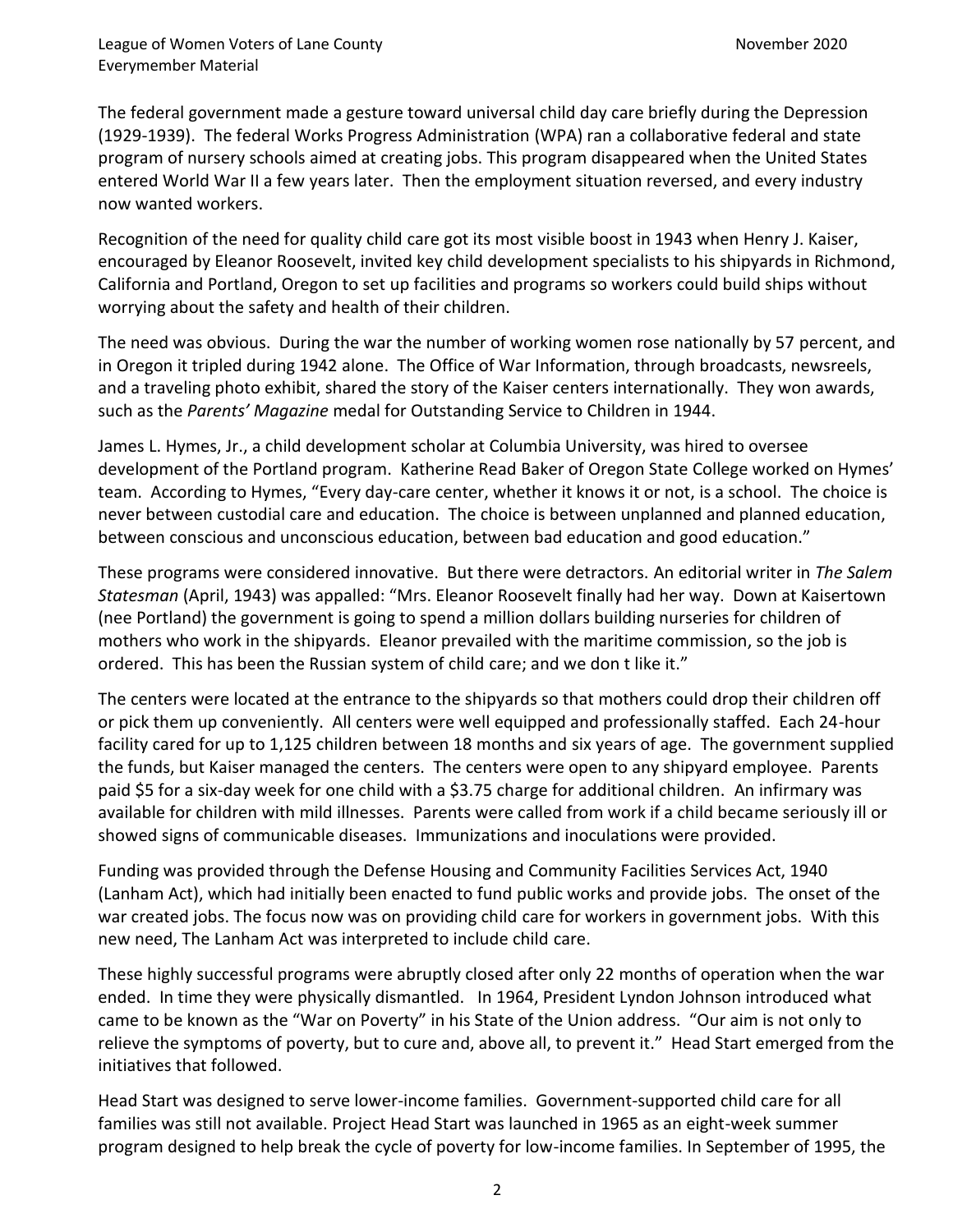first Early Head Start grants were given, and in 1998, Head Start was reauthorized to expand to full-day and full-year services. It has been managed under various government agencies since its inception. Currently it is administered by the Administration for Children and Families (CDF) in the Department of Health and Human Services. Over 1,000,000 children, aged birth to five, are provided a comprehensive program of early education, health, nutrition, and parent- involvement services. Head Start serves children from ages three to five years in its daytime centers. Early Head Start serves pregnant women and provides part-day care for families with children under age three.

In 1971, a bipartisan Congress, still influenced by the Civil Rights movement and the War on Poverty, passed the Comprehensive Child Development Act (CCDA). This act provided that child care and other services would be accessible to every family that wanted them. President Richard Nixon vetoed the bill, suggesting that it was a "communal approach" to rearing children and could undermine family values.

In 1989, the 101<sup>st</sup> Congress passed the Military Child Care Act (HR 1277). This bill directs the Secretary of Defense to make a specified portion of FY 1990 operation and maintenance funding available for military child day care only. All centers must be accredited through the National Association for the Education of Young Children. In 2013, 98 percent of these centers were accredited with the rest in process. Four annual unannounced inspections are required to ensure compliance with standards for health, safety, and classroom environment, including class size.

The U.S. has a high-quality, universal child care program – in the military. To date, nothing comparable is available for all families.

# Importance of Quality Child Care for Children and Families

Women's participation in the U.S. labor force has fluctuated throughout the history of the country, but the most notable and most consequential rise was in the mid-1940s when the demand for wartime labor was most intense. Following the end of the war, when men returned from military service seeking jobs, the percentage of women in the workforce dipped to about 33 percent, despite polls suggesting that between 61 to 85 percent of women wanted to remain in their jobs. Women took ideological arms to battle to secure their rights to work. As they achieved success in this effort, the need for child care reached critical proportions.

According to both U.S. Bureau of Labor and private surveys, women today comprise close to half of the labor force. Mothers are increasingly the primary or sole earners in families with children under the age of 18. Putting this into numbers, in 2018, there were 75,978,000 women aged 16 and over in the labor force.

The increase in maternal employment has resulted in a greater number of very young children – those between birth and age two -- being placed in child care during the day. Some of these children are in the care of relatives or friends. Others are enrolled in child care centers or other less structured care situations. Research to date suggests that positive outcomes for social, emotional, and cognitive development are measurable but depend less on the form of care (parental vs. other) than on the quality of the care. Additional research is needed to assess best care for children aged birth to two. (Howes, Carollee)

Converging findings from both short-term and longitudinal research confirm the effects of *quality* child care for children ages two to five years in terms of language development, social learning and behaviors, cognitive achievement, and emotional stability. To date, these data show that benefits in development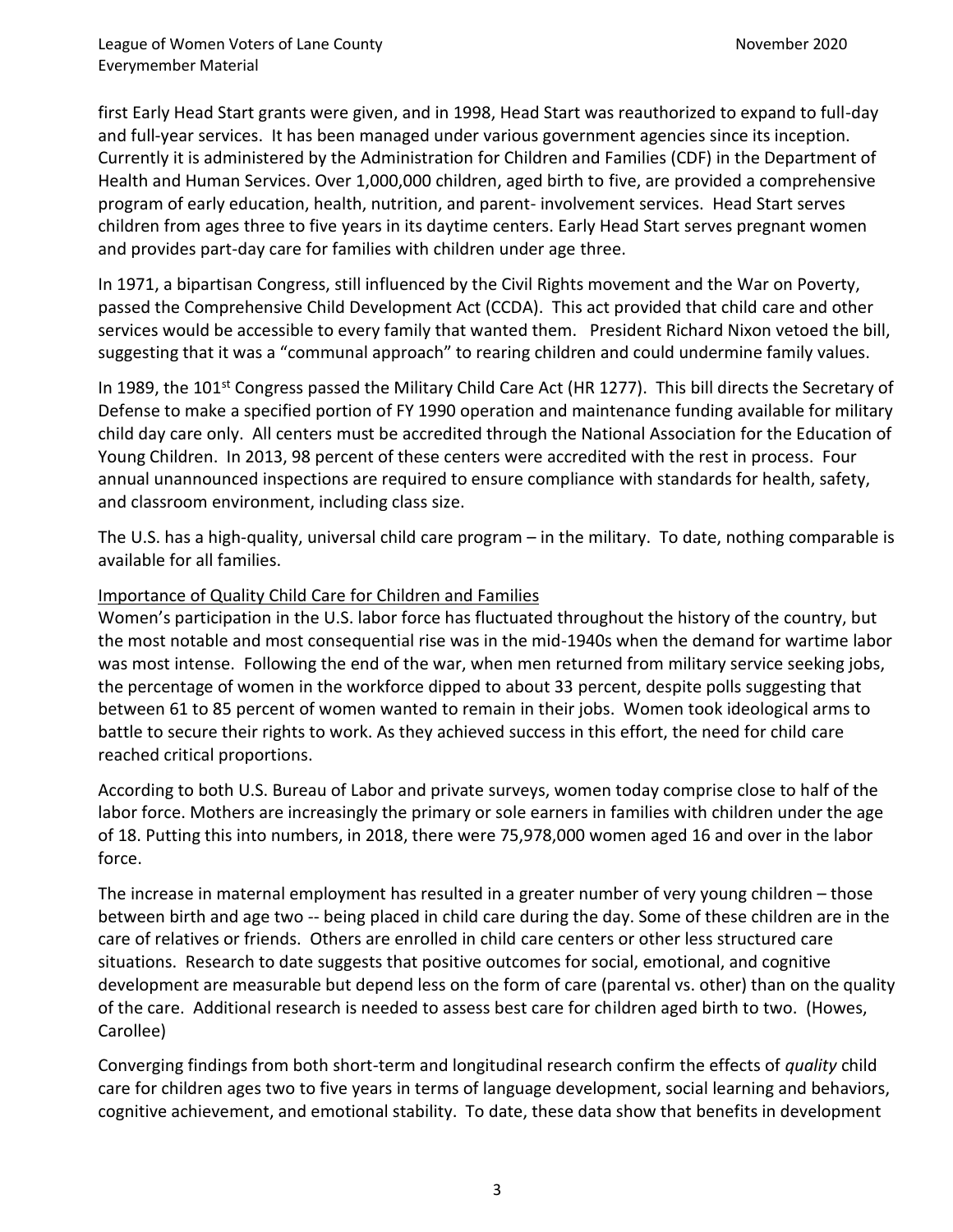are most often found in quality center care. To corroborate that tentative finding, more research is needed to establish benefits from other types of care.

Another body of research suggests that very early and long-term care in sub-standard facilities or circumstances contributes to less-than-optimal development in children and may interfere with a harmonious mother-child interaction.

# The Importance of Quality Child Care for Society

High-quality child day care offers major benefits not only for children and parents, but for society at large. Our children's chances of succeeding in school are increased by the quality of their early environment and preparation toward school readiness. This is especially true for children who are economically disadvantaged or dual language learners. With proper enrichment these children become better prepared academically and socially, which can improve their economic well-being throughout life. Parents who can work without being distracted by child day care issues are more productive and able to advance toward better job opportunities and earnings. In turn, their higher incomes can be a boon to state tax revenue and economic growth.

Major shifts in society have reduced what James Coleman calls the "social capital" available to children. He defines "social capital" as "the strength of social relations that make available to the person the resources of others." These are the resources found in family relations and in a community's social organization. Coleman believed that social capital is useful for the cognitive and social development of a child or young person. These relationships play an important role in the education of children by modeling and communicating expectations for behavior within the family and community and enabling the development of language and social skills. Historically, the extended, multigenerational family and neighbors were able to assist working parents in need of child day care. The modern-day workforce and the mobility of the population has diminished those possibilities, limiting the social capital children can access. The types of care that families can choose from are often based on what they can afford or what is available to them. Parents not only need a stable environment for their children while they work, but they also need support from the school and community to help them find the assistance they need.

According to the latest statistics, 20.3 percent of children under the age of five (approximately four million) live in poverty. Children who are disadvantaged need even more encouragement and stimulation to help them become school-ready, thus preventing them from needing remedial classes or behavior management which can be costly to schools and communities.

## Developmental Needs of Children in Care

Children develop at their own pace, so it is impossible to know exactly what skill or level a child should achieve at any given time. However, developmental milestones give a general idea of what to look for as a child grows and develops and help parents and other primary caregivers evaluate quality in center or other child care settings.

Various theories of development help guide families and caregivers in establishing care programs for growing children. Major long-established theories focus on psychosocial development (Erik Erikson), psychosexual development (Freud), cognitive development (Jean Piaget), moral development (Lawrence Kohlberg), and others. These theories are "tried and true" and provide the basis for establishing and evaluating various child care settings. The National Association for the Education of Young Children (NAEYC) relies on these findings, plus recent research focusing on brain development, in establishing standards for their widely used and accepted accreditation process.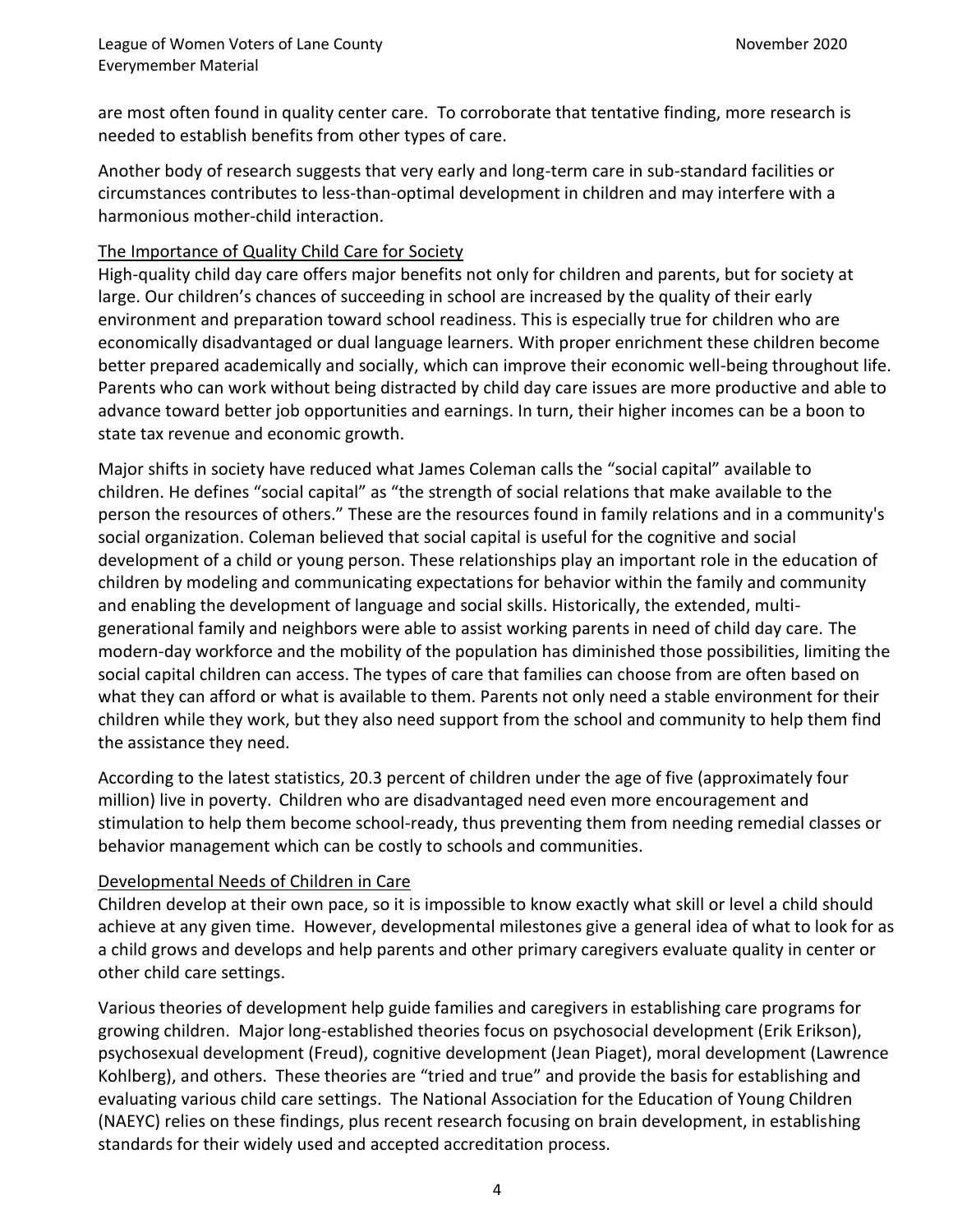Recent research findings take us into groundbreaking scientific areas. They assert that infants are born with most of their eventual 80+ billion brain cells, but that the circuitry of these cells is weak at birth. Synapses are forged every second during the first years of life, and these serve to build the circuitry necessary for learning, as well as for emotional and social health. The patterns of these connections are shaped significantly by a young child's interactions with her environment, especially her primary caregivers. We can assume that children do better in school and in life when optimal care situations exist.

# Funding for Child Care

Unfortunately, the very families that need quality affordable child care are the ones who can least afford it, leading them to reduce their work hours or leave the work force. According to *Child Care in State Economies – 2019 Update*, 94 percent of workers involuntarily working part-time due to child day care problems are women.

Expanding mothers' access to child day care and other workplace supports is vital, as American families are increasingly relying on mothers' incomes. Almost 70 percent of mothers are in the labor force, and in 2015, about 42 percent of mothers were the sole or primary breadwinners in their homes. Black and Latina mothers work at even higher rates and are more likely to be the primary breadwinner in their households than white mothers, with 71 percent of black mothers and 41 percent of Latina mothers serving as the primary economic support for their families. At the same time, women are disproportionately working in low-wage jobs with nonstandard hours and inconsistent schedules. Many of these mothers struggle to find affordable child care that aligns with their work schedules and is available during evenings and weekends. Child day care challenges, coupled with low-wages and irregular schedules, make it difficult for many mothers to stay in the workforce—whether full or part time.

The Child Care and Development Block Grant (CCDBG) and Head Start are the largest federal programs that provide free or reduced child day care and early childhood education targeted toward low-income families with young children. The CCDBG is the largest source of federal funding for child day care assistance and is administered by the states which provide the subsidies for low-income families. Only 15 percent of eligible families receive subsidies through the CCDBG. but because the programs are consistently underfunded, the subsidies are still too low for most of these families to access good quality child day care. Annually, approximately one million low-income children and their families receive early childhood education and comprehensive health and social services through Head Start; still, two-thirds of eligible three- to five-year-olds are not enrolled, while Early Head Start serves only seven percent of eligible children under age three.

Even with subsidies for child day care, families may find that there is a lack of available providers in their area. What researchers call a "child day care desert" is encountered by 51 percent of families who live in communities with not enough licensed child day care for the number of children who need it.

The most recent statistics reveal that infant care can cost as much as \$10,759 annually in a center-based child day care facility (19.4 percent of household income) and \$7,887 in a family child day care home (13.1 percent of household income). Since 2010, family child day care homes have declined by 20.4 percent, resulting in fewer options for lower cost care.

The Oregon Department of Human Services offers Employment Related Day Care Assistance (ERDC) for qualifying families. An example of a maximum qualifying income for this program would be \$4,847 for a family of three, which is 185 percent of the 2018 Federal Poverty Level (FPL). Both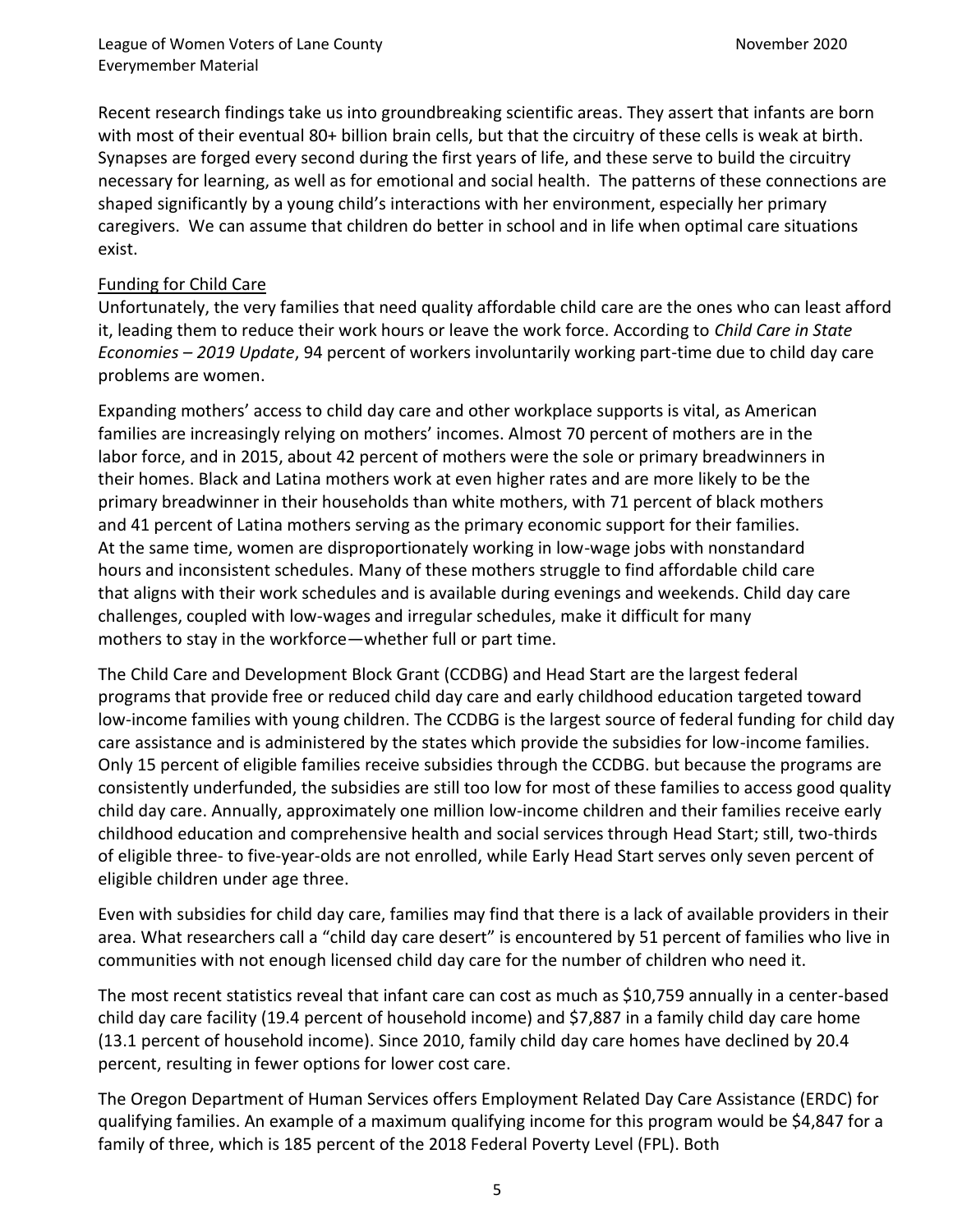parents are required to be employed with exceptions for a disabled parent. According to the online calculator for the ERDC, a family of three with a gross monthly income of \$2,500 would have a copay of \$451. Preschool Promise is a state funding source for parents in Oregon and offers free preschool to children from families with an income under 200 percent of the poverty rate.

A federal requirement for the CCDBG is a market price study done by each state applying for the grant. The 2018 Oregon Market Price Study identified child day care prices across the state and examined geographic patterns, compared prices by factors including age of child and type of care, and compared hourly, monthly, daily, and weekly rates. Other factors in price included the local supply and demand for child day care and the family's ability to pay for care from the perspective of the facility providing the care.

Some examples of the survey show the monthly rate for a toddler's center-based care costs as much as \$1,010/month in Lane County, \$1,353/month in Multnomah County, and \$600/month in Coos County. Small home-based care is considerably less: \$600/month in Lane County, \$645/month in Multnomah, and \$500/month in Coos County.

# 2020 Federal Budget Passed with Modest Increases

The President signed a budget which includes over \$1 billion for child care and early learning:

- A total of \$5.826 billion for CCDBG, an increase of \$550 million over last year.
- A total of \$10.613 billion for Head Start, an increase of \$550 million over last year, including \$100 million for Early Head Start, \$193 million for a cost-of-living-adjustment, \$250 million for quality improvement activities, and some other small plus-ups.
- A total of \$275 million for Preschool Development Grants, an increase of \$25 million over last year.

Overall, this is good news and an important step forward, though we need significant additional funding to reach our shared vision of high-quality, affordable child care for all.

## Child Day Care in Lane County Oregon

Child day care in Lane County includes center care, in-home care, home day care providers and pre-and after school care. Costs and availability depend on the location and age of the child. There are state regulations covering yearly training for providers and inspection of the site, un-announced, by Department of Human Services (DHS) Early Learning Division of the Office of Child Care of all licensed and license-exempt care providers. There are 288 providers in Lane County listed in the DHS Early Learning website, located through links at www.211info.org. The top centers and homes are rated, and there is information available on most. Ratings are achieved as providers voluntarily request additional assessment of their increased training, their operation standards and facility improvements. There are also other on-line provider lists on which the centers and home care providers have illustrated listings, like ads, for 28 towns in Lane County. These listings are specific to the area, or at least nearby.

Standard care rates vary from \$585 per month to over \$1,000. Registration and certification requirements are based on the number of children in care. Homes with fewer than four children other than those of the provider do not need to be licensed. Registered and certified care monthly rates are \$800 to \$1,415. Rates are listed by the state.

The U.S. Department of Agriculture (USDA) "school free lunch" program, which reimburses meals costs according to nutrition rules, is available for all the day care children of home care providers and for child care center children if 25 percent of the children in care are from families whose income qualifies. This reimbursement helps providers keep rates as low as possible yet be able to stay in business. The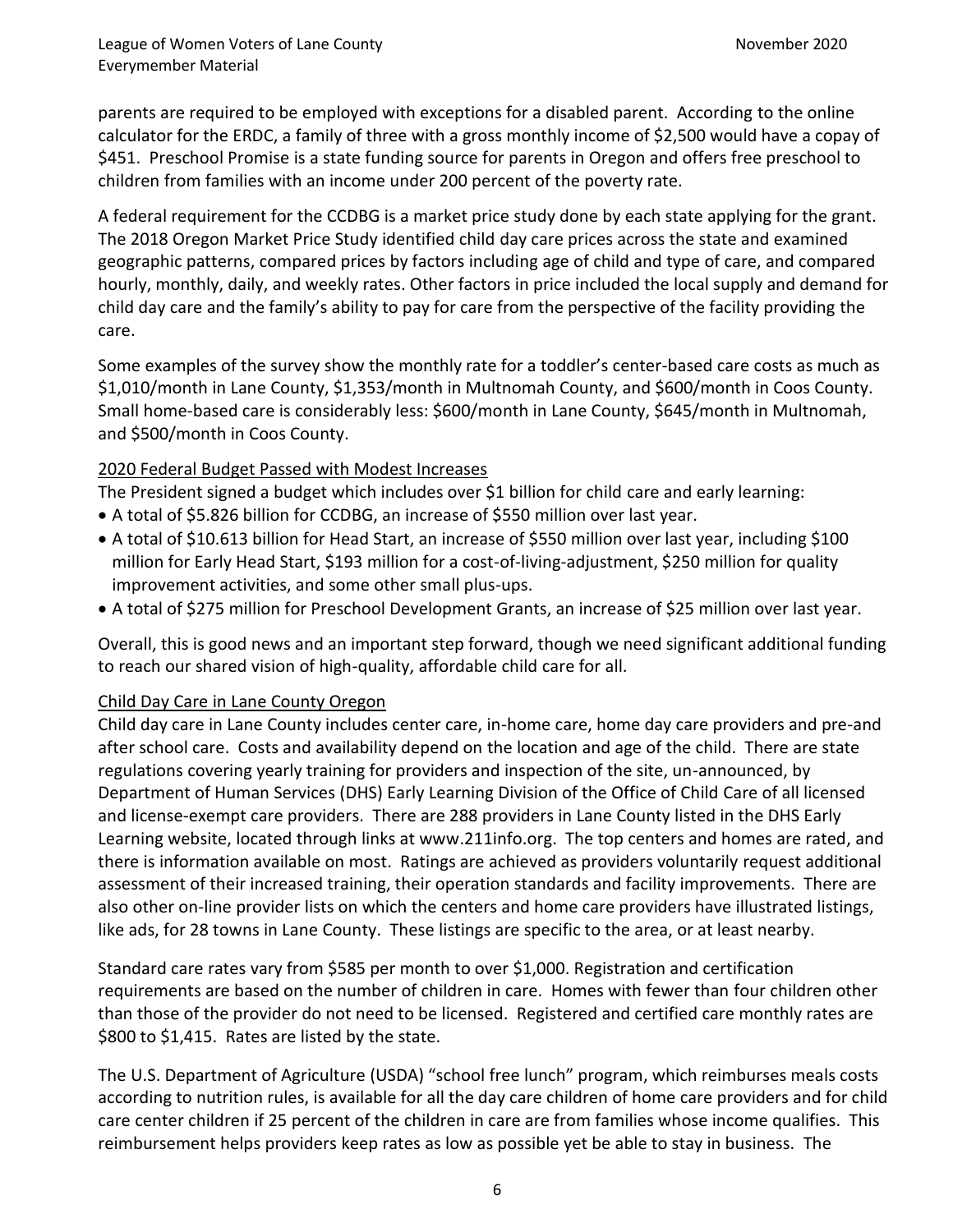required records and nutrition standards benefit the children and families and assist the providers with ideas for providing attractive and nutritious meals.

Day care providers' wages average \$8 to \$14 per hour. Eighty percent have no benefits; 19 percent have some medical benefits. All providers need basic training such as first aid and food handler's certification, etc., and center staff have additional requirements for yearly training, such as child development classes. Grandparents caring for their children's children are exempt from most regulations but are still eligible for USDA reimbursement, since day care by a grandparent has proven to be beneficial to a child and his/her family.

#### An Update on the Cost of Child Care During the Pandemic

MARCH 27: The federal bipartisan Coronavirus Aid, Relief, and Economic Security (CARES) Act includes resources specifically targeted to individuals and families with low incomes who are affected by the public health and economic crises and includes provisions for children and families, policymakers, and others involved in child care and early education systems. It also includes \$3.5 billion in new Child Care and Development Block Grant (CCDBG) discretionary funds that the Administration for Children and Families' (ACF) Office of Child Care (OCC) will distribute according to the typical state formula with some minor changes. These funds do not require matching funds from states, do not fall under spending requirements for quality or direct service, and can be used in a variety of ways without waivers. The CARES Act includes \$750 million to support ongoing operations of Head Start programs as they accommodate their work to meet community needs.

APRIL: The House of Representatives passed the Moving Forward Act (MFA), a \$1.5 trillion infrastructure package that included funds to help child care providers make the necessary modifications to their facilities in the wake of the coronavirus pandemic. The MFA specifically allocates \$10 billion over the next four years to finance grants to improve child care centers, including construction, renovations and improvement to facilities to address both longstanding issues and new challenges posed by the COVID-19 pandemic. It was received by the Senate on July 20, 2020. There has been no action on the bill since then.

SEPTEMBER 3: The *Center for American Progress*, a public policy research and advocacy organization, in an article entitled, "The True Cost of Providing Safe Child Care During the Coronavirus Pandemic," by Simon Workman and Steven Jessen Howard, included the following chart:

# **FIGURE 1** The cost of child care during the pandemic has increased more for preschoolers than it has for infants and toddlers

The average increase in the cost of child care during the COVID-19 pandemic, by age



7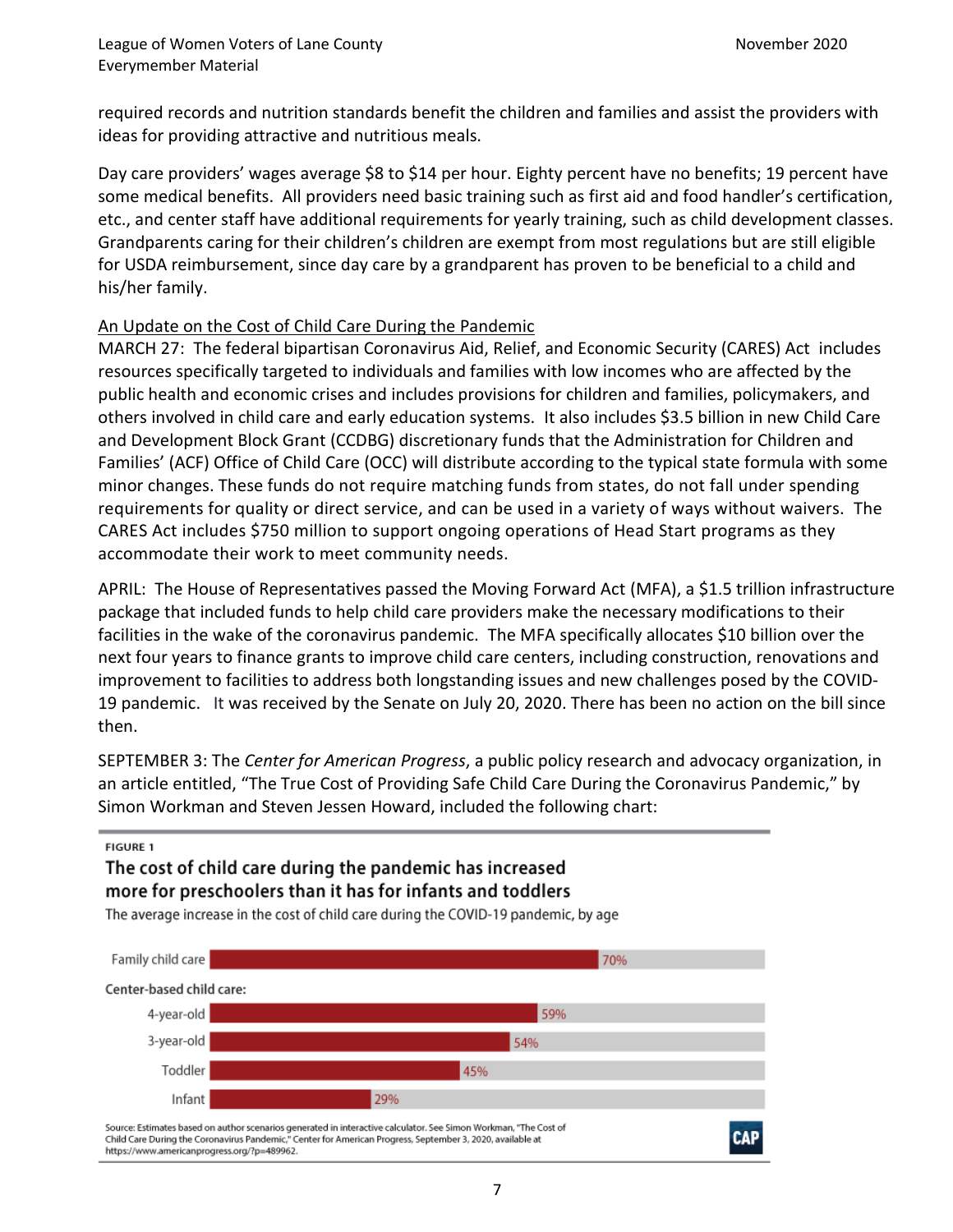## Additional Information on Child Care in Lane County in 2020

April 1: A coalition of partners was formed to address the need for child care in Lane County. The partners include the City of Eugene, School Districts 4J, Bethel, Fern Ridge, South Lane, and Springfield, and the YMCA.

May: Governor Brown directed that child care providers must provide a draft plan for child care and early education centers to meet all of the requirements of operating during the pandemic.

June 2: The Coronavirus Aid, Relief and Economic Security Act dedicates \$3.5 billion for assistance to child care providers. Experts say that this amount just scratches the surface of the existing needs.

Lane Community College continues to maintain a site to help parents seeking child care: [qualitycareconnections@lanecc.edu.](mailto:qualitycareconnections@lanecc.edu) In June 2020, this site posted the following: Prior to the COVID-19 crisis, about 400 licensed child care programs operated in Lane County. About half are closed, but many remain open and are currently enrolling for summer. Enrolling soon will ensure summer care for parents, and financial viability for the small businesses that provide child care, many of which are owned and operated by women and minorities.

June 3: Half of all licensed child care programs in Lane County closed their programs. Various programs are provided for essential workers.

July 1: The YMCA and partners are providing summer child care for emergency and essential workers. On this date, the program was full and maintaining a waiting list, managed by applying to [holly@eugeneymca.org.](mailto:holly@eugeneymca.org) At one point 22 pre-kindergarten children and 39 2½ to 4 year olds were on the waiting list.

The Moss Street Children's Center for children of University of Oregon students had a long enough infant care wait list to fill five classrooms. It has two classrooms.

Megan Pratt, Associate Professor in Human Development and Family Sciences at Oregon State University, coordinates the Oregon Child Care Research Partnership that conducts research related to child care policy at the local and state levels. Its 2019 report, entitled "Oregon's Child Care Deserts," included this Lane County data:

- For every eight babies two years and younger, there is one child care slot available.
- There are three children age 3 to 5 years seeking each available spot for that age group.
- The cost of a year of toddler care in Lane County can be nearly twice as much as a year of public university tuition. The wait list to secure child care can rival that of Ivy League schools.

As a result, the Regional Solutions Program (established in 2011 by Oregon Governor Executive Order 11- 12) and the Early Learning Division of the Oregon Department of Education put together a state agency work group to better understand the state's touch points and opportunities to support increasing the supply of high-quality providers and child care slots.

Oregon Futures Lab is one of six nonprofit organizations that have come together to address the need for child care and focuses on needs of families who speak languages other than English and families of color. Key findings from a 2017 Early Learning Workforce Study found that while people of color make up 22% of Other Oregon adult population, they make up 30% of the early learning workforce. The partners include Asian Pacific American Network of Oregon, Unite Oregon Action, the PAALF Action Fund, Farmworkers and Latinx Working Families United and Family Forward Action.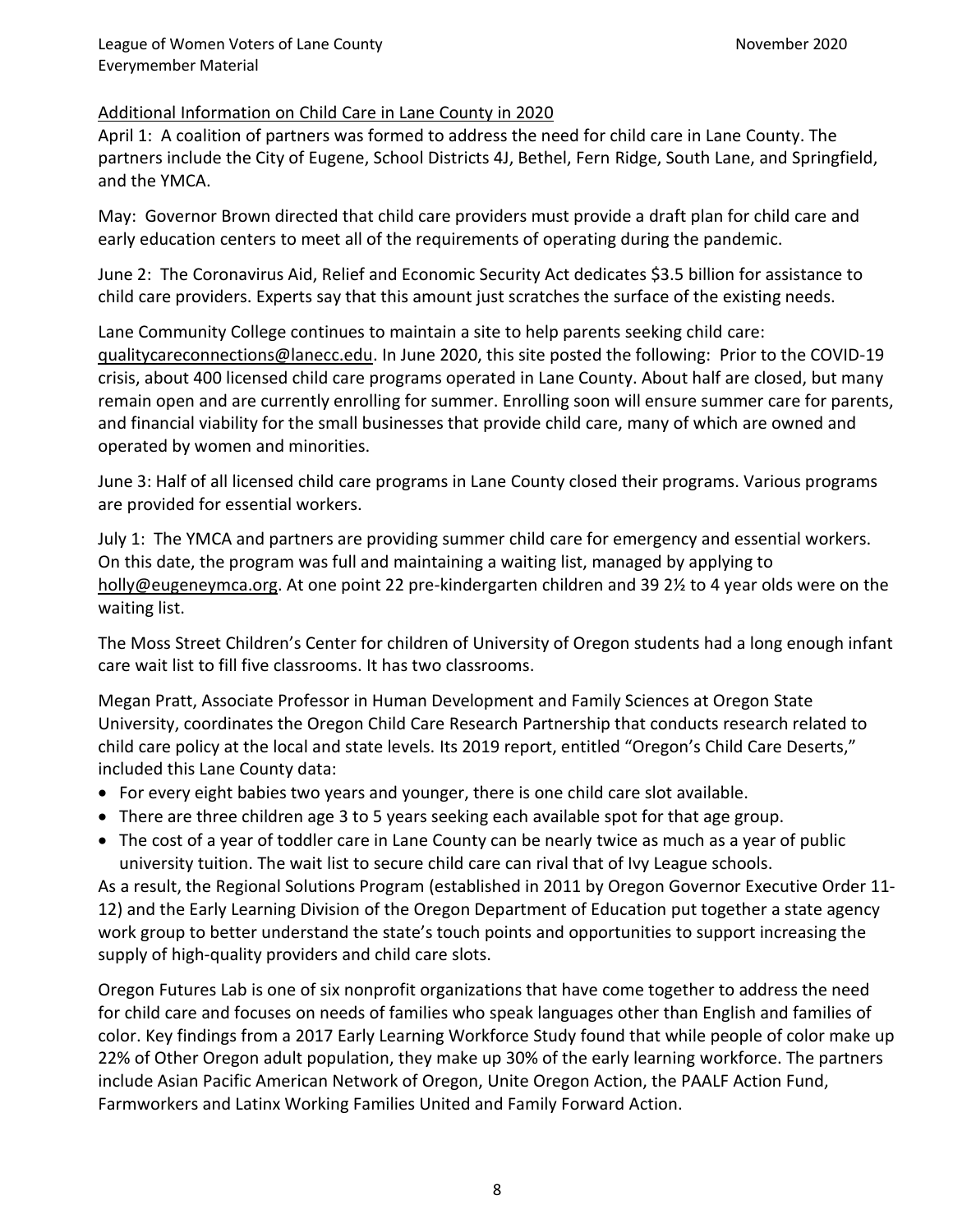September: White Bird provided a listing of emergency shelter centers for families with children. First Place Family Center (St. Vincent DePaul) was open 7 days a week, 8 a.m. to 5 p.m.

# Conclusion

Existing evidence confirms that providing all children the opportunity for quality care whether at home, in various types of non-center child care, or in center day care pays dividends not only for the individual children and families, but also for the health of the nation.

# Discussion Questions:

- 1. What does the history of child day care in the United States suggest for future planning?
- 2. What will it take to make child day care more accessible to lower-income families?
- 3. Would some women alter their career decisions if child day care were more readily available and affordable?
- 4. Should universal free or subsidized child day care be available to all families?
- 5. Will there be long-term consequences for children who do not have access to quality child care? If so, what are they?

[Material prepared by Jeanne Armstrong, Jeanne Taylor, Susan Tavakolian, Freddi Weishahn]

## Individuals Reviewing the Material

Katheryn Blair, Center Coordinator, Child and Family Center, Lane Community College Ruth Miller, member and past President of LWVLC, lead League efforts to organize the Lane County Chapter of Community Coordinated Child Care (a federal initiative 1969-70), to establish Child Care, Inc. (1966-71) and to promote establishment of the Lane Community College Child Care Center (1969).

## Suggested Further Reading

"Why Does America Hate Its Children?" by Paul Krugman, *New York Times* opinion piece, January 16, 2020. He compares European countries' mandated three-four months of maternity leave including as much as three percent GDP in benefits to families with the U.S. which is sorely lacking in paid maternity leave and only offers 0.6 percent GDP in benefits to families. He also sees our subsidized lunch program as "a disposal site for farm surpluses." [https://www.nytimes.com/2020/01/16/opinion/children](https://www.nytimes.com/2020/01/16/opinion/children-america.html)[america.html](https://www.nytimes.com/2020/01/16/opinion/children-america.html)

"Safety Net Investments in Children." *Brookings Papers on Economic Activity*, Spring 2018 Edition. It compares all the benefits children and families receive such as Medicaid, SNAP, and Earned Income Credits, etc., and which benefits have the most impact. [https://www.brookings.edu/bpea-articles/safety](https://www.brookings.edu/bpea-articles/safety-net-investments-in-children/?referringSource=articleShare)[net-investments-in-children/?referringSource=articleShare](https://www.brookings.edu/bpea-articles/safety-net-investments-in-children/?referringSource=articleShare)

## Resources

- 1. [https://www.lwv.org/sites/default/files/2019-04/LWV%202018-20%20Impact%20on%](https://www.lwv.org/sites/default/files/2019-04/LWV%202018-20%20Impact%20on)20 Issues.pdf
- 2. http://lwvor.org/wp-content/uploads/2020/01/Issues-for-Action-2019-2020-1-13-2020.pdf
- 3. [www.careerexplorer.com](http://www.careerexplorer.com/)
- 4. *Who Am I in the Lives of Children: An Introduction to Early Childhood Education* by S. Feeny, E. Moravcik, S. Nolte, and D. Christensen. Pearson Education, Inc., 11<sup>th</sup> Edition, 2019
- 5. https://about.kaiserpermanente.org/our-story/our-history/wartime-shipyard-child-care-centers-setstandards-for-future
- 6. *Teaching the Child Under Six*, by James L. Hymes, Jr., 1968